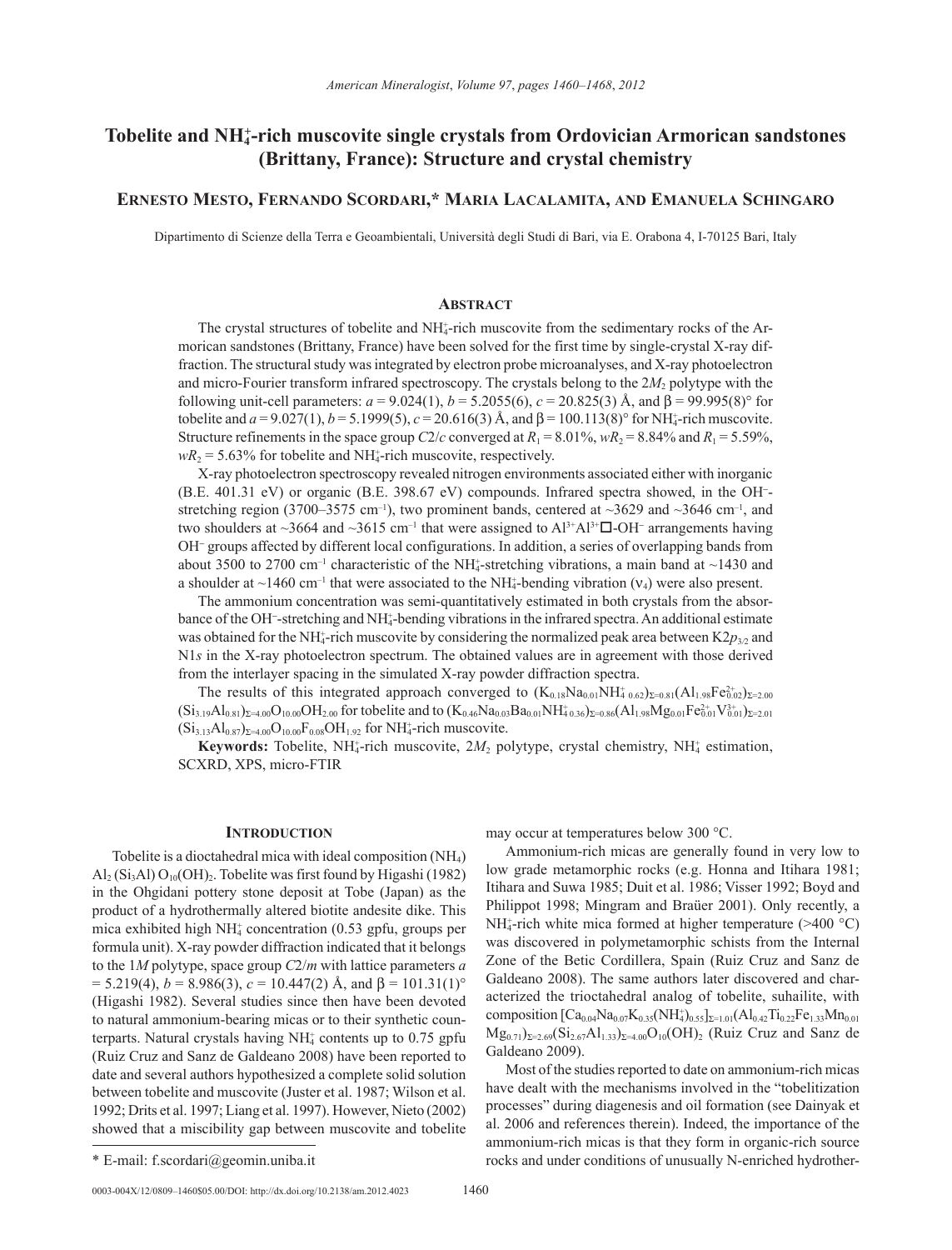mal fluid circulation. In addition, their occurrence has thermobarometric implications (Ruiz Cruiz 2011 and references therein). Studies on synthetic ammonium-bearing micas have concerned mainly the various synthesis procedures and the characterization of very small single crystals or powder samples (see Pöter et al. 2007 and references therein).

To date, the structural characterization of ammonium-bearing micas has been accomplished primarily by means of X-ray powder diffraction (see, for instance, Higashi 1982, 2000; Juster et al. 1987; Wilson et al. 1992; Nieto 2002; Pöter et al. 2007; Ruiz Cruz 2011; Ruiz Cruz and Sanz de Galdeano 2008, 2010), accompanied by Rietveld based analyses in some cases (Harlov et al. 2001; Pöter et al. 2007). Specifically, Rietveld analyses allow: (1) identification and quantification of the mica polytypes as well determination of the cell parameters (Harlov et al. 2001; Pöter et al. 2007); and (2) quantification of mineral phase mixtures (Harlov et al. 2001; Pöter et al. 2007; Ruiz Cruz 2011). Atomic coordinates and other crystallographic parameters were not refined in any of the aforementioned studies. Tobelite was found to belong to the 1*M* polytype (Higashi 1982; Hovis et al. 2004) or to be a mixture of 1*M*, 2*M*1, 2*M*2, 3*T*, and 2*Or* polytypes (Harlov et al. 2001; Pöter et al. 2007). The ammonium content was quantified by means of electron microprobe (Higashi 1982, 2000; Ruiz Cruz 2011) and elemental analysis (Schroeder and Ingall 1994; Schroeder and Mclain 1998; Ruiz Cruz 2011; Ruiz Cruz and Sanz de Galdeano 2008, 2010); the ammonium content was estimated by means of X-ray powder diffraction and infrared spectroscopic methods (Higashi 2000; Nieto 2002; Pironon et al. 2003; Pöter et al. 2007; Ruiz Cruz 2011; Ruiz Cruz and Sanz de Galdeano 2008).

In the present work, for the first time, the tobelite structure was refined from single-crystal X-ray diffraction (SCXRD) data. The study was accompanied by electron probe microanalysis (EPMA), X-ray photoelectron spectroscopy (XPS), and micro-Fourier transform infrared spectroscopy (micro-FTIR).

## **Experimental methods**

## **Sample description**

The studied crystals are from the sandstones of the Ordovician Armorican Massif (Brittany, France). The rocks were metamorphosed and hydrothermally altered at low temperature under very reducing conditions in the presence of abundant organic matter. The mica is associated with chlorite (chamosite), dolomite, quartz, tourmaline, chalcopyrite, galena, sulfosalts (boulangerite, bournonite, tetrahedrite), and electrum. The temperature of mica formation is estimated to be  $\sim$ 275 °C (J.-L Robert, personal communication). Figure 1 shows that the tobelite protruded from the host rock making it possible to separate and select single crystals by hand-picking. In particular, two crystals were investigated by EPMA, SCXRD, and spectroscopic methods, and are labeled Musc\_4 and Tob\_7.

## **Electron probe microanalysis**

Chemical compositions of the same single crystals used for X-ray diffraction analysis were determined with a Cameca SX-50 electron microprobe after embedding in epoxy resin and polishing. Operating conditions were: 15 kV accelerating voltage, 15 nA specimen beam current, and 10 µm beam diameter. The analyses were carried out in full wavelength-dispersive spectrometry (WDS) mode. The following standards were used: wollastonite (Si-Ca), olivine (Mg), magnetite (Fe), corundum (Al), orthoclase (K), rutile (Ti), jadeite (Na), baritine (Ba), vanadinite (V), phlogopite (F), sylvite (Cl), metallic Mn, Ni, and chromium. Conversion from X-ray counts to oxide wt% was accomplished using the Pouchou and Pichoir (1985) (PAP) matrix correction software package.

by the arrow) and its host rock. (Color online.) **Figure 1.** Optical picture of the study tobelite specimen (indicated

## **X-ray photoelectron spectroscopy**

X-ray photoelectron spectroscopy was done using a VG Theta Probe spectrometer equipped with a monochromatized Al*K*α source and a flood gun for sample charge compensation. Survey spectra and high-resolution spectra (for K2*p*, N1*s*, and C1*s* regions) were recorded in fixed analyzer transmission mode, with a pass energy of 200 and 30 eV, respectively. Binding energies were calibrated with respect to the adventitious C1*s* (284.5 eV) signal.

#### **Single-crystal X-ray diffraction**

Preliminary X-ray diffraction analysis suggested that the micas under investigation were characterized by a very bad diffraction behavior. Out of 40 single crystals tested, only Musc\_4 and Tob\_7 proved to be suitable for X-ray data collection. X-ray diffraction intensity data were measured with a Bruker AXS X8 APEXII diffractometer equipped with a four-circle Kappa goniometer and a charge coupled device (CCD) detector. The X-ray data were collected at room temperature using Mo*K*α radiation, a combination of φ-ω scans, and long exposure times (from 30 to 45 s/frame for Musc 4, and from 180 to 540 s/frame for Tob 7). Cell determination and data reduction were performed with the SAINT (Siemens 2004) and SADABS programs (Sheldrick 2004). The structure was solved from scratch by direct methods and successive difference Fourier synthesis using the SIR2002 program (Burla et al. 2003). The structural refinements were carried out in space group *C*2*/c* using CRYSTALS (Betteridge et al. 2003).

#### **Fourier transform infrared spectroscopy**

Transmission micro-FTIR measurements were performed in the spectral range 4000–650 cm<sup>-1</sup> with a nominal resolution of 4 cm<sup>-1</sup> using a Nicolet Avatar FTIR spectrometer equipped with a continuum microscope, mercury cadmium telluride (MCT) nitrogen-cooled detector, and KBr beamsplitter. The crystals, mounted on glass capillaries, were analyzed with the infrared beam normal to the cleavage plane. The final spectra were averaged over 128 scans. The background correction was made using a linear function. Peak fitting was accomplished with a Gaussian function using the program PeakFit by Jandel Scientific.

#### **Results**

## **Chemical composition**

The average chemical compositions of the micas are shown in Table 1 (4 and 6 point analyses for Musc\_4 and Tob\_7, respectively). The main differences between Musc\_4 and Tob\_7 crystals are related to the concentrations of  $K_2O$  [5.66(4) vs. 2.2(1) wt%], BaO [0.28(3) vs. 0.05(4) wt%], and F [0.41(2) vs.  $0.01(3)$  wt%], respectively.



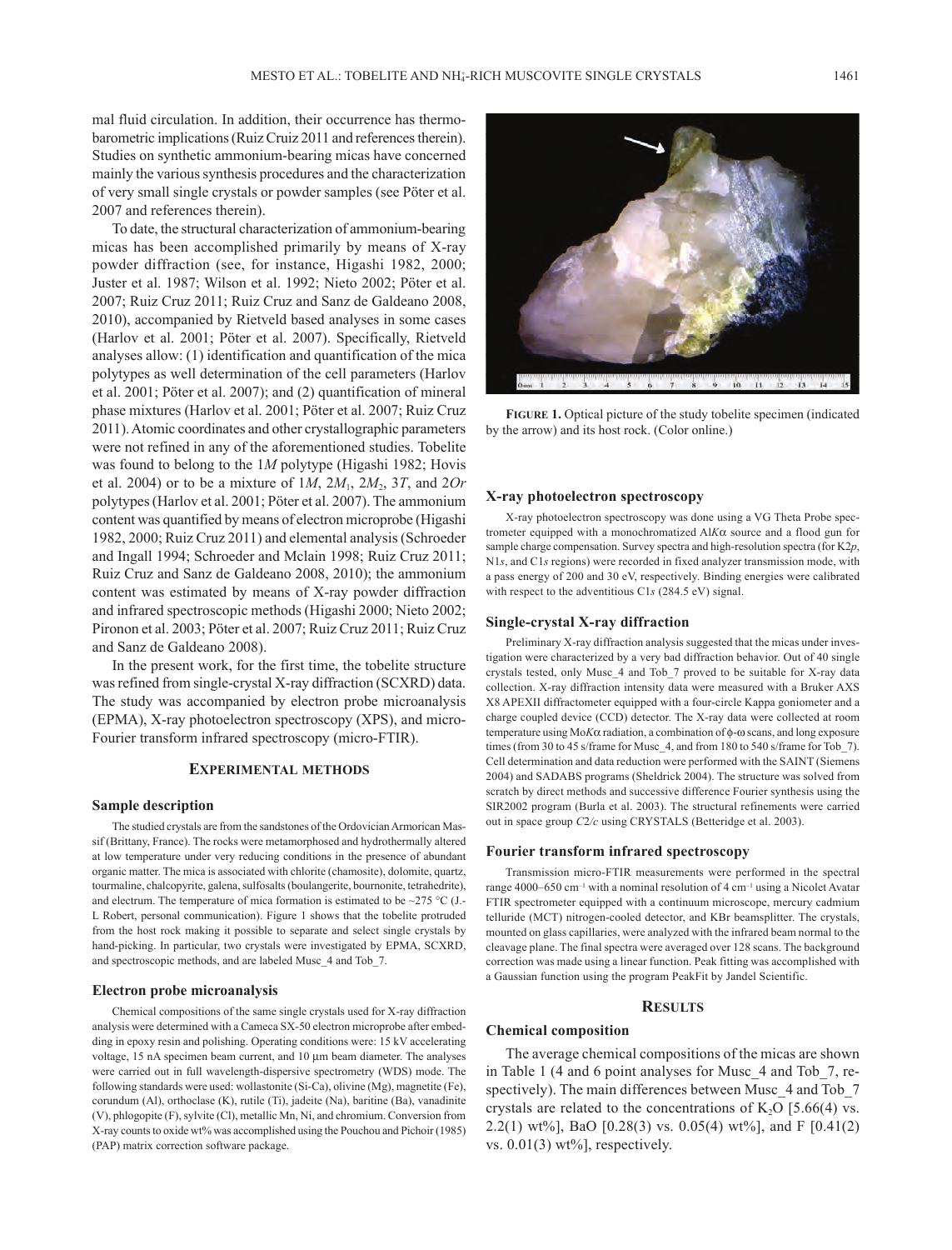## **Structure determination and refinement**

Crystal data and experimental details and figures of merit of the structure refinement are summarized in Table 2. The structural solution showed the samples to belong to the  $2M<sub>2</sub>$ polytype. Fully isotropic refinements resulted in  $R_1 = 7.6\%$ ,  $wR_2$  $= 8.0\%$  and  $R_1 = 10.5\%$ ,  $wR_2 = 11.5\%$  for Musc 4 and Tob 7, respectively. Because the crystals analyzed have inherently low X-ray scattering power, the N/p (number of reflections over the refined parameters) ratio did not allow us to perform fully anisotropic refinements. Partially anisotropic refinements (only for non-oxygen atoms) converged to  $R_1 = 6.9\%$ ,  $wR_2 = 7.4\%$  and  $R_1 = 8.0\%$ ,  $wR_2 = 8.8\%$  for Musc 4 and Tob 7, respectively.

The *h*0*l* and 0*kl* calculated precessions images (reported in Fig. 2 are those relevant to sample Musc\_4) indicate that the crystal quality is poor (presence of broadened peaks and of streaks along the c\* direction). Thus, the samples are affected by stacking disorder, which is more pronounced for Tob\_7 (with greater NH<sub>4</sub> content) than for the Musc\_4 crystal. Another kind of disorder was detected by analysis of difference Fourier maps of both crystals. It shows up as systematic residual density of about 2  $e^{-}/\text{\AA}^3$  around the M2, T1, and T2 sites, distributed in

**Table 1.** Chemical composition (EPMA, wt%) of the studied micas

|                              | Musc 4  | Tob_7   |  |  |  |
|------------------------------|---------|---------|--|--|--|
| SiO <sub>2</sub>             | 49.4(1) | 50.7(7) |  |  |  |
| $Al_2O_3$                    | 38.3(1) | 37.6(6) |  |  |  |
| MgO                          | 0.07(3) | 0.04(2) |  |  |  |
| FeO                          | 0.24(2) | 0.37(4) |  |  |  |
| TiO <sub>2</sub>             | 0.02(3) | 0.08(4) |  |  |  |
| $V_2O_3$                     | 0.12(1) | 0.02(3) |  |  |  |
| MnO                          | 0.01(2) | 0.02(3) |  |  |  |
| <b>NiO</b>                   | n.d     | 0.01(2) |  |  |  |
| $Cr_2O_3$                    | n.d.    | 0.01(2) |  |  |  |
| K <sub>2</sub> O             | 5.66(4) | 2.2(1)  |  |  |  |
| Na <sub>2</sub> O            | 0.23(2) | 0.07(2) |  |  |  |
| BaO                          | 0.28(3) | 0.05(4) |  |  |  |
| CaO                          | 0.04(1) | 0.04(4) |  |  |  |
| F                            | 0.41(2) | 0.01(3) |  |  |  |
| <b>CI</b>                    | 0.03(1) | 0.02(1) |  |  |  |
| Total                        | 94.8(1) | 91.2(9) |  |  |  |
| Note: n.d. = not determined. |         |         |  |  |  |

**Table 2.** Summary data about collection and refinement of the studied micas

|                                                                  | Musc 4                         | Tob_7                          |
|------------------------------------------------------------------|--------------------------------|--------------------------------|
| Crystal size $(mm^3)$                                            | $0.20 \times 0.15 \times 0.01$ | $0.18 \times 0.12 \times 0.01$ |
| Space group                                                      | C2/c                           | C2/c                           |
| a (Å)                                                            | 9.027(1)                       | 9.024(1)                       |
| b(A)                                                             | 5.1999(5)                      | 5.2055(6)                      |
| $c(\AA)$                                                         | 20.616(3)                      | 20.825(3)                      |
| $\beta$ (°)                                                      | 100.113(8)                     | 99.995(8)                      |
| Cell volume (Å <sup>3</sup> )                                    | 952.6(2)                       | 963.4(2)                       |
| Ζ                                                                | 4                              | 4                              |
| $\theta$ range for data collection                               | 4 to $40^\circ$                | 4 to $40^\circ$                |
| Reflections collected                                            | 3569                           | 5407                           |
| Reflections unique                                               | 940                            | 998                            |
| $R_{\text{meraina}} (R_{\text{int}}) (%)$                        | 5.30                           | 8.18                           |
| Reflections used $[1 > 3\sigma(l)]$                              | 540                            | 427                            |
| No. of refined parameters                                        | 73                             | 63                             |
| Goof*                                                            | 1.151                          | 1.16                           |
| $R_1$ † [on $F_1$ (%)                                            | 5.59                           | 8.01                           |
| $wR_2$ = [on $F^2$ ] (%)                                         | 5.63                           | 8.84                           |
| $\Delta\rho_{\rm min}/\Delta\rho_{\rm max}$ (e <sup>-/Å3</sup> ) | $-0.77/0.62$                   | $-1.13/1.71$                   |

\* Goodness-of-fit =  $\{\Sigma[w(F_o - F_c^2)^2]/(N - p)\}^{1/2}$ , where N and p are the number of reflections and parameters, respectively.

† *R*1 = Σ[|*F*o| – |*F*c|]/Σ|*F*o|.

 $\frac{1}{4}$  *wR*<sub>2</sub> = { $\sum [w(F_0^2 - F_0^2)^2]/\sum [w(F_0^2)^2]$ 

the structure as pairs parallel to the [001] direction and symmetrically located with respect to the atoms of the structure. The additional TOT sheets were introduced into the structure refinement for Musc 4, which could undergo a rigid  $\pm z$  translation across the interlayer site. This model further decreased the  $R_1$  index to 5.59% and the  $wR_2$  index to 5.63%, and the residual electron density became featureless. It is interesting to note that the refined translation of the disordered TOT layers leads to a shrinkage of the interlayer thickness of  $\sim 0.65$  Å. The relatively lower quality (N/p ratio) of the Tob 7 data set did not allow us to use the same disorder modeling.

Final atomic coordinates, site occupancies, and atomic displacement parameters are given in Table 3, as well as the parameters of the  $\pm z$  shifted layers for the Musc 4 crystal. Atom labeling is after Zhoukhlistov et al. (1973). Selected bond distances and mean





FIGURE 2. Musc\_4 crystal: (a)  $h0l$  and (b) 0 $kl$  simulated precessions.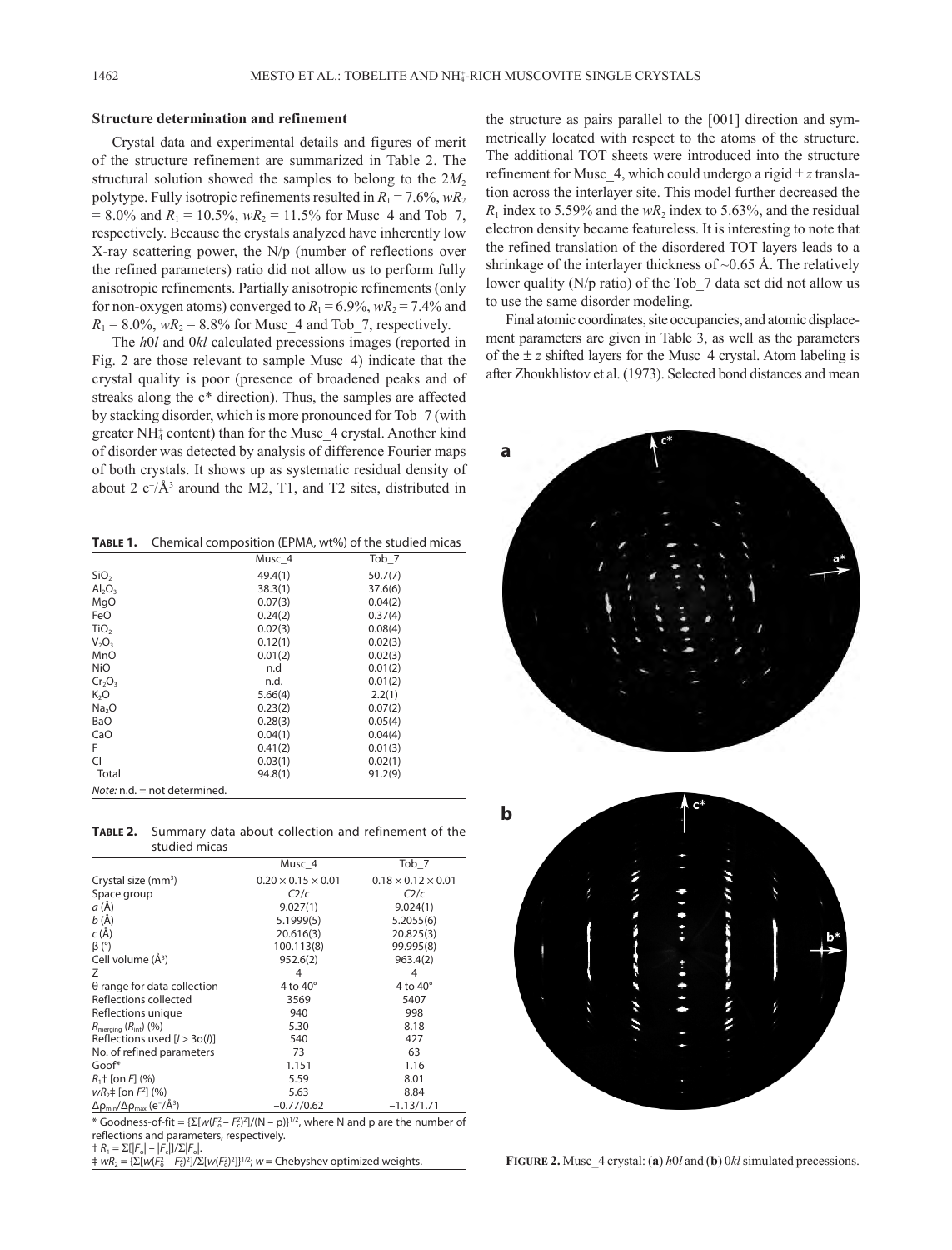| Site                                                                                                                                      | Atom                                 | х         | y         | z                       | Occupancy | $U_{\text{iso/equiv}}$ | $U_{11}$                 | $U_{22}$                 | $U_{33}$                 | $U_{23}$                 | $U_{13}$                 | $U_{12}$                 |
|-------------------------------------------------------------------------------------------------------------------------------------------|--------------------------------------|-----------|-----------|-------------------------|-----------|------------------------|--------------------------|--------------------------|--------------------------|--------------------------|--------------------------|--------------------------|
| Sample Musc_4                                                                                                                             |                                      |           |           |                         |           |                        |                          |                          |                          |                          |                          |                          |
| K                                                                                                                                         | $\mathsf{K}^{\scriptscriptstyle{+}}$ | 0         | 0.1042(9) | $\frac{1}{4}$           | 0.465(8)  | 0.029                  | 0.027(2)                 | 0.024(2)                 | 0.035(3)                 | 0                        | 0.0048(18)               | $\pmb{0}$                |
|                                                                                                                                           | N                                    | $\Omega$  | 0.1042(9) | $\frac{1}{4}$           | 0.50(2)   | 0.029                  | 0.027(2)                 | 0.024(2)                 | 0.035(3)                 | $\Omega$                 | 0.0048(18)               | $\mathbf 0$              |
| M <sub>2</sub>                                                                                                                            | $Al^{3+}$                            | 0.0830(2) | 0.2500(4) | 0.0001(1)               | 0.929(8)  | 0.0111                 | 0.013(1)                 | 0.008(1)                 | 0.013(1)                 | 0.0020(9)                | 0.0029(8)                | 0.0007(9)                |
| T1                                                                                                                                        | $Si4+$                               | 0.1232(2) | 0.5864(4) | 0.1333(1)               | 0.940(8)  | 0.0128                 | 0.0117(9)                | 0.011(1)                 | 0.016(1)                 | 0.0007(8)                | 0.0036(8)                | 0.0012(8)                |
| T <sub>2</sub>                                                                                                                            | $Si4+$                               | 0.2948(2) | 0.1047(4) | $0.13315(9)$ $0.938(8)$ |           | 0.0144                 | 0.014(1)                 | 0.011(1)                 | 0.019(1)                 | $-0.0011(9)$             | 0.0053(9)                | $-0.0020(8)$             |
| Ο1                                                                                                                                        | $O2-$                                | 0.0785(6) | 0.558(1)  | 0.0528(2)               | 0.940(8)  | 0.015(1)               | $\qquad \qquad -$        | $\overline{\phantom{0}}$ | $\qquad \qquad -$        | $\overline{a}$           | $\qquad \qquad -$        |                          |
| O <sub>2</sub>                                                                                                                            | $O2-$                                | 0.2704(6) | 0.137(1)  | 0.0528(2)               | 0.942(8)  | 0.016(1)               | $\overline{a}$           | $\overline{a}$           | $\overline{a}$           | $\overline{a}$           |                          | $\overline{a}$           |
| O3                                                                                                                                        | $O2-$                                | 0.1964(6) | 0.318(1)  | 0.1659(2)               | 0.932(8)  | 0.017(1)               | $\overline{\phantom{0}}$ | $\qquad \qquad -$        | $\qquad \qquad -$        | $\overline{\phantom{0}}$ | $\overline{\phantom{0}}$ | -                        |
| O4                                                                                                                                        | $O2-$                                | 0.4722(6) | 0.148(1)  | 0.1652(3)               | 0.933(8)  | 0.020(1)               | $\overline{\phantom{0}}$ | $\overline{\phantom{0}}$ | $\overline{\phantom{0}}$ |                          |                          | $\overline{\phantom{0}}$ |
| O <sub>5</sub>                                                                                                                            | $O2-$                                | 0.2491(6) | 0.813(1)  | 0.1539(3)               | 0.941(8)  | 0.022(1)               | $\overline{\phantom{0}}$ | $\overline{a}$           | $\overline{a}$           |                          |                          |                          |
| O <sub>6</sub>                                                                                                                            | OH                                   | 0.9567(5) | 0.0597(9) | 0.0490(2)               | 0.93(1)   | 0.012(1)               |                          |                          |                          |                          |                          |                          |
| <b>Shifted layer</b>                                                                                                                      |                                      |           |           |                         |           |                        |                          |                          |                          |                          |                          |                          |
| $\mathsf{M2}_{(-z)}$                                                                                                                      | $Al^{3+}$                            | 0.078(2)  | 0.261(2)  | $-0.032(1)$             | 0.032(2)  | 0.0111                 | 0.013(1)                 | 0.008(1)                 | 0.013(1)                 | 0.0020(9)                | 0.0029(8)                | 0.0007(9)                |
| $\mathsf{T1}_{(-z)}$                                                                                                                      | $Si4+$                               | 0.118(2)  | 0.592(2)  | 0.101(1)                | 0.032(2)  | 0.0128                 | 0.0117(9)                | 0.011(1)                 | 0.016(1)                 | 0.0007(8)                | 0.0036(8)                | 0.0012(8)                |
| $T2_{(-z)}$                                                                                                                               | $Si4+$                               | 0.290(2)  | 0.116(2)  | 0.101(1)                | 0.032(2)  | 0.0144                 | 0.014(1)                 | 0.011(1)                 | 0.019(1)                 | $-0.0011(9)$             | 0.0053(9)                | $-0.0020(8)$             |
| $\mathsf{O1}_{(-z)}$                                                                                                                      | $O2-$                                | 0.073(2)  | 0.568(2)  | 0.021(1)                | 0.032(2)  | 0.015(1)               | $\overline{\phantom{0}}$ | $\qquad \qquad -$        | $\overline{\phantom{0}}$ | $\overline{a}$           |                          |                          |
| $O2_{(-z)}$                                                                                                                               | $O2-$                                | 0.263(2)  | 0.148(2)  | 0.021(1)                | 0.032(2)  | 0.016(1)               | $\qquad \qquad -$        | $\qquad \qquad -$        | $\overline{\phantom{0}}$ | $\overline{a}$           |                          |                          |
| $O3_{(-z)}$                                                                                                                               | $O2-$                                | 0.193(2)  | 0.328(2)  | 0.134(1)                | 0.032(2)  | 0.017(1)               | $\overline{a}$           | $\overline{a}$           | $\overline{a}$           |                          |                          |                          |
| $O4_{(-z)}$                                                                                                                               | $O2-$                                | 0.467(2)  | 0.158(2)  | 0.133(1)                | 0.032(2)  | 0.020(1)               | $\qquad \qquad -$        | $\overline{\phantom{0}}$ | -                        |                          |                          |                          |
| $OS_{(-z)}$                                                                                                                               | $O2-$                                | 0.243(2)  | 0.821(2)  | 0.122(1)                | 0.032(2)  | 0.022(1)               | $\overline{\phantom{0}}$ | $\overline{\phantom{0}}$ | $\overline{a}$           | $\overline{\phantom{a}}$ | $\overline{\phantom{0}}$ | $\overline{\phantom{0}}$ |
| $O6_{(-z)}$                                                                                                                               | OH                                   | 0.949(2)  | 0.071(2)  | 0.017(1)                | 0.032(2)  | 0.012(1)               | $\overline{a}$           | $\overline{a}$           | $\overline{a}$           |                          |                          |                          |
| $M2_{(+z)}$                                                                                                                               | $Al^{3+}$                            | 0.078(2)  | 0.261(2)  | 0.032(1)                | 0.032(2)  | 0.0111                 | 0.013(1)                 | 0.008(1)                 | 0.013(1)                 | 0.0020(9)                | 0.0029(8)                | 0.0007(9)                |
| $\mathsf{T1}_{(+z)}$                                                                                                                      | $Si4+$                               | 0.118(2)  | 0.592(2)  | 0.165(1)                | 0.032(2)  | 0.0128                 | 0.0117(9)                | 0.011(1)                 | 0.016(1)                 | 0.0007(8)                | 0.0036(8)                | 0.0012(8)                |
| $T2_{(+z)}$                                                                                                                               | $Si4+$                               | 0.290(2)  | 0.116(2)  | 0.165(1)                | 0.032(2)  | 0.0144                 | 0.014(1)                 | 0.011(1)                 | 0.019(1)                 | $-0.0011(9)$             | 0.0053(9)                | $-0.0020(8)$             |
| $O1_{(+z)}$                                                                                                                               | O <sup>2</sup>                       | 0.073(2)  | 0.568(2)  | 0.085(1)                | 0.032(2)  | 0.015(1)               | $\overline{\phantom{0}}$ | $\overline{a}$           | $\overline{\phantom{0}}$ | $\qquad \qquad -$        |                          |                          |
| $O2_{(+z)}$                                                                                                                               | $O2-$                                | 0.263(2)  | 0.148(2)  | 0.085(1)                | 0.032(2)  | 0.016(1)               | $\overline{\phantom{0}}$ | $\qquad \qquad -$        | $\overline{\phantom{0}}$ | $\qquad \qquad -$        |                          |                          |
| $O3_{(+z)}$                                                                                                                               | $O2-$                                | 0.193(2)  | 0.328(2)  | 0.198(1)                | 0.032(2)  | 0.017(1)               | $\overline{\phantom{a}}$ | -                        |                          | $\overline{\phantom{0}}$ |                          |                          |
| ${\sf O4}_{(+z)}$                                                                                                                         | $O2-$                                | 0.467(2)  | 0.158(2)  | 0.197(1)                | 0.032(2)  | 0.020(1)               | $\qquad \qquad -$        | $\qquad \qquad -$        | $\overline{\phantom{0}}$ | $\qquad \qquad -$        |                          | $\overline{\phantom{0}}$ |
| $OS_{(+z)}$                                                                                                                               | $\mathsf{O}^{2-}$                    | 0.243(2)  | 0.821(2)  | 0.186(1)                | 0.032(2)  | 0.022(1)               |                          |                          | $\overline{\phantom{0}}$ |                          |                          |                          |
| $O6_{(+z)}$                                                                                                                               | OH                                   | 0.949(2)  | 0.071(2)  | 0.081(1)                | 0.032(2)  | 0.012(1)               | $\overline{a}$           | $\overline{a}$           | $\overline{a}$           | $\overline{a}$           |                          | $\overline{a}$           |
| Sample Tob_7                                                                                                                              |                                      |           |           |                         |           |                        |                          |                          |                          |                          |                          |                          |
| K                                                                                                                                         | $K^+$                                | 0         | 0.114(3)  | $\frac{1}{4}$           | 0.201(1)  | 0.0257                 | 0.0299(7)                | 0.019(6)                 | 0.026(7)                 | 0                        | $-0.001(5)$              | 0                        |
|                                                                                                                                           | N                                    | 0         | 0.114(3)  | $\frac{1}{4}$           | 0.780(1)  | 0.0257                 | 0.0299(7)                | 0.019(6)                 | 0.026(7)                 | 0                        | $-0.001(5)$              | $\mathbf 0$              |
| M <sub>2</sub>                                                                                                                            | $Al^{3+}$                            | 0.0822(5) | 0.2492(9) | $-0.0002(3)$            | 0.999(1)  | 0.0109                 | 0.0087(9)                | 0.004(2)                 | 0.020(2)                 | 0.003(2)                 | 0.004(2)                 | 0.001(2)                 |
| T1                                                                                                                                        | $Si4+$                               | 0.1216(4) | 0.5852(7) | 0.1316(2)               | 1.005(1)  | 0.0118                 | 0.0048(8)                | 0.005(2)                 | 0.027(3)                 | 0.001(2)                 | 0.007(2)                 | $-0.001(2)$              |
| T <sub>2</sub>                                                                                                                            | $Si4+$                               | 0.2938(4) | 0.1048(7) | 0.1318(2)               | 1.000(1)  | 0.0129                 | 0.0085(8)                | 0.001(2)                 | 0.030(3)                 | $-0.001(2)$              | 0.005(2)                 | 0.001(2)                 |
| Ο1                                                                                                                                        | $O2-$                                | 0.077(1)  | 0.558(2)  | 0.0526(5)               | 1.000     | 0.0124(9)              | $\overline{\phantom{0}}$ | $\overline{\phantom{0}}$ | $\qquad \qquad -$        | $\overline{a}$           | $\qquad \qquad -$        | $\overline{\phantom{0}}$ |
| O <sub>2</sub>                                                                                                                            | $O2-$                                | 0.270(1)  | 0.136(2)  | 0.0528(5)               | 1.000     | 0.0164(9)              | $\overline{\phantom{0}}$ | $\overline{a}$           | $\qquad \qquad -$        |                          |                          |                          |
| O3                                                                                                                                        | $O2-$                                | 0.195(1)  | 0.320(2)  | 0.1640(5)               | 1.000     | 0.0207(9)              | $\overline{\phantom{a}}$ | $\overline{\phantom{0}}$ | $\qquad \qquad -$        | $\overline{\phantom{0}}$ |                          | -                        |
| O <sub>4</sub>                                                                                                                            | $O2-$                                | 0.470(1)  | 0.148(2)  | 0.1633(5)               | 1.000     | 0.0169(9)              | $\overline{\phantom{0}}$ | -                        | $\overline{\phantom{0}}$ |                          |                          | $\overline{\phantom{0}}$ |
| O <sub>5</sub>                                                                                                                            | $O2-$                                | 0.248(1)  | 0.814(2)  | 0.1531(5)               | 1.000     | 0.0141(9)              | $\overline{\phantom{0}}$ | $\overline{a}$           | $\overline{a}$           |                          |                          | $\overline{\phantom{0}}$ |
| O6                                                                                                                                        | OH                                   | 0.956(1)  | 0.057(2)  | 0.0480(5)               | 1.000     | 0.0153(9)              |                          |                          |                          |                          |                          | $\overline{a}$           |
| Notes: The atomic coordinates for the layers shifted of $-z$ and $+z$ with respect to the interlayer are reported (see text for details). |                                      |           |           |                         |           |                        |                          |                          |                          |                          |                          |                          |

TABLE 3. Crystallographic coordinates, occupancies, equivalent isotropic (Å<sup>2</sup>), and anisotropic displacement parameters of the studied micas

atomic numbers of cation sites as determined by structure refinement (X-ref) and electron probe microanalyses, and distortional parameters are reported in Tables 4 and 5, respectively. CIF files are available on deposit.<sup>1</sup>

The cell parameters of the studied crystals (Table 2) are in the range of variability already reported in the literature for  $2M_2$ ammonium-rich muscovite: *a* = 9.023(2)–9.032(3), *b* = 5.191(3)– 5.207(2),  $c = 20.460(7) - 21.01(1)$  Å, and  $\beta = 99.71(5) - 100.04(4)$ ° (Pöter et al. 2007). Note that only two single-crystal structure refinements of  $2M_2$  dioctahedral micas have been documented to date: one is relevant to a phengite- $2M_2$  structure determined by electron diffraction (Zhoukhlistov et al. 1973), and the other is a determination of the nanpingite-2*M*2 structure (Ni and Hughes 1996). A comparison of the data of this study and literature samples is discussed below.

## **Hydrogen and nitrogen speciation**

The results of the X-ray photoelectron spectroscopy investigation are reported in Figures 3 and 4. Figure 3 shows the survey scan of the Musc\_4 crystal. The analysis was not performed on the Tob\_7 crystal because it was lost after FTIR and electron microprobe analysis. All of the expected peaks relevant to the fundamental mica constituents are present, specifically Si2*p* (B.E. 108.98 eV), N1*s* (B.E. 399.99 eV), K2*p*3/2 (B.E. 287.55 eV), O1*s* (B.E. 531.41 eV), and Al2*p* (B.E. 73.73 eV). The narrow scan measured on the N1*s* region (Fig. 4) resulted in asymmetrical peak, which can be fitted with two components corresponding to: (1)  $NH_4^+$  in an inorganic component (B.E. 401.31 eV); and (2) nitrogen in organic compounds  $(-NH<sub>2</sub>, B.E.$ 398.67 eV). By considering the normalized peak area between  $K2p_{3/2}$  and N1*s* (inorganic component), the approximate K/N ratio in the Musc  $\,$  4 sample is  $\sim$ 1.

Results of FTIR investigation on the Musc\_4 sample are reported in Figure 5. Musc\_4 and Tob\_7 samples yielded similar spectra, such that only the spectrum of the Musc\_4 crystal in the range 3800–1300 cm<sup>-1</sup> is illustrated in Figure 5a. The results of

<sup>&</sup>lt;sup>1</sup> Deposit item AM-12-054, CIF. Deposit items are available two ways: For a paper copy contact the Business Office of the Mineralogical Society of America (see inside front cover of recent issue) for price information. For an electronic copy visit the MSA web site at http://www.minsocam.org, go to the *American Mineralogist* Contents, find the table of contents for the specific volume/issue wanted, and then click on the deposit link there.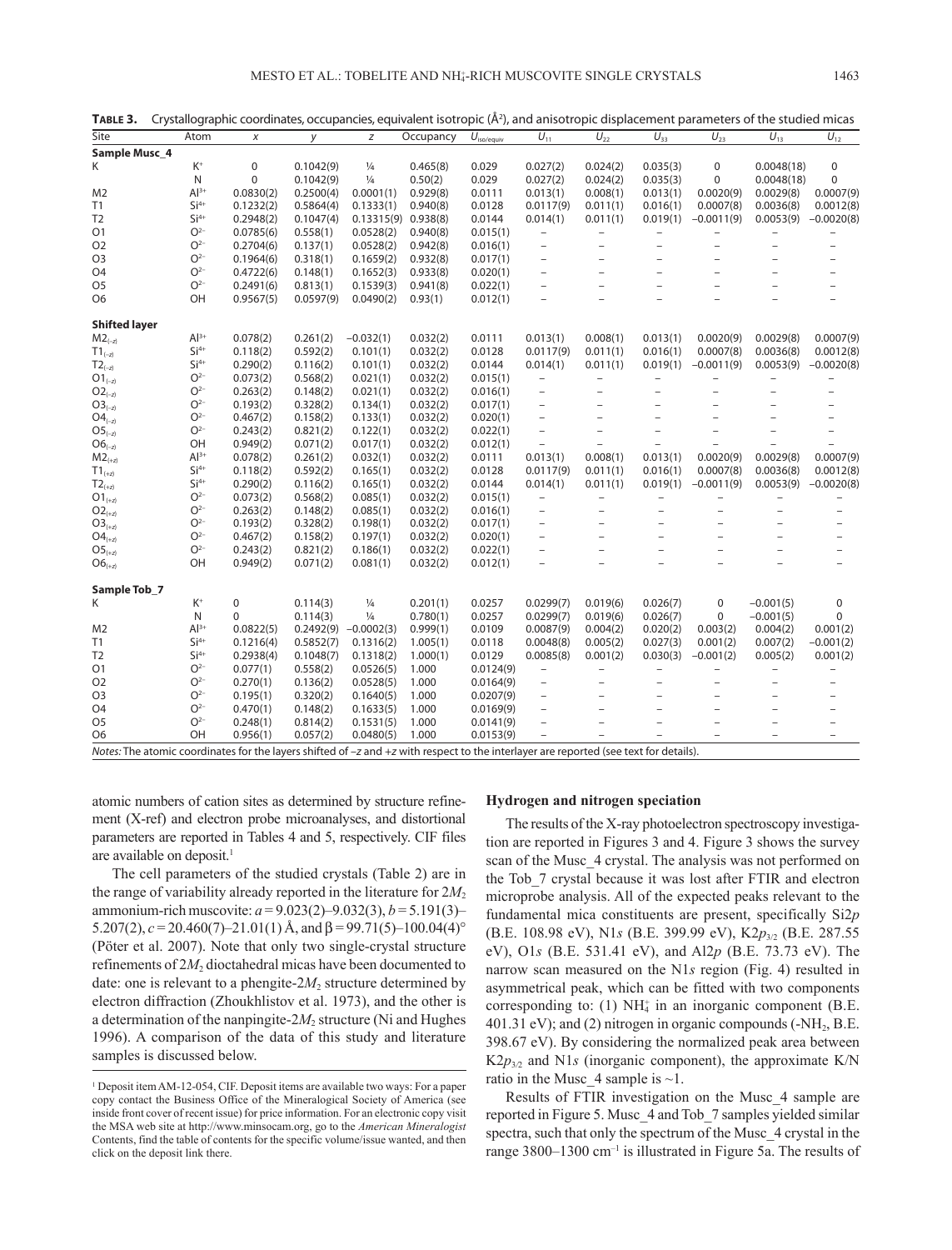the fits for the OH<sup>−</sup> - and NH4 + -stretching regions are shown in Figures 5b and 5c, respectively. Band positions and their assignments are summarized in Table 6.

The OH<sup>−</sup> -stretching region (3700–3575 cm–1) of the studied crystal consists of two prominent bands (see Fig. 5b and Table 6),

**Table 4.** Selected bond distances (Å), mean atomic numbers (electrons, e– ) of cation sites as determined by structure refinement (X-ref), and chemical determinations (EPMA) of the studied micas

|                                                                                                                 | Musc_4   | Tob_7   |  |  |
|-----------------------------------------------------------------------------------------------------------------|----------|---------|--|--|
| $T1-O1$                                                                                                         | 1.643(5) | 1.63(1) |  |  |
| $T1-O3$                                                                                                         | 1.638(5) | 1.63(1) |  |  |
| T1-04                                                                                                           | 1.646(5) | 1.65(1) |  |  |
| $T1-05$                                                                                                         | 1.641(6) | 1.66(1) |  |  |
| $<$ T1-O>                                                                                                       | 1.642    | 1.64    |  |  |
| $T2-O2$                                                                                                         | 1.640(5) | 1.63(1) |  |  |
| $T2-O3$                                                                                                         | 1.638(5) | 1.64(1) |  |  |
| $T2-04$                                                                                                         | 1.636(6) | 1.63(1) |  |  |
| T <sub>2</sub> -05                                                                                              | 1.648(6) | 1.65(1) |  |  |
| $<$ T2-O>                                                                                                       | 1.641    | 1.64    |  |  |
| $<$ T-O $>$                                                                                                     | 1.642    | 1.64    |  |  |
| M2-01                                                                                                           | 1.937(6) | 1.93(1) |  |  |
| M2-01'                                                                                                          | 1.940(6) | 1.95(1) |  |  |
| M2-O2                                                                                                           | 1.935(6) | 1.95(1) |  |  |
| M2-O2'                                                                                                          | 1.948(5) | 1.96(1) |  |  |
| M2-O6                                                                                                           | 1.902(5) | 1.88(1) |  |  |
| M2-O6'                                                                                                          | 1.924(5) | 1.92(1) |  |  |
| $<$ M2-O $>$                                                                                                    | 1.931    | 1.93    |  |  |
| $K-O3(x2)$                                                                                                      | 2.910(5) | 2.92(1) |  |  |
| $K-O3'(x2)$                                                                                                     | 3.327(6) | 3.38(1) |  |  |
| $K-O4 (x2)$                                                                                                     | 2.930(6) | 3.01(2) |  |  |
| $K-O4'(x2)$                                                                                                     | 3.313(6) | 3.30(2) |  |  |
| $K-O5(x2)$                                                                                                      | 2.942(6) | 2.95(1) |  |  |
| $K-O5'(x2)$                                                                                                     | 3.583(6) | 3.62(1) |  |  |
| $<$ K-O $>_{inner}$                                                                                             | 2.927    | 2.96    |  |  |
| $K$ -O $>_{\text{outer}}$                                                                                       | 3.408    | 3.43    |  |  |
| $<$ K-O $>$                                                                                                     | 3.168    | 3.20    |  |  |
| $M2 e^-$ <sub>X-ref</sub>                                                                                       | 12.91    | 12.99   |  |  |
| M <sub>2</sub> e <sup>-</sup> <sub>EPMA</sub>                                                                   | 13.18    | 13.13   |  |  |
| $K e^{-}$ <sub>X-ref</sub>                                                                                      | 12.34    | 9.28    |  |  |
| Ke <sup>-</sup> <sub>EPMA</sub>                                                                                 | 13.23    | 9.73    |  |  |
| $Te^{-}$ <sub>X-ref</sub>                                                                                       | 14.04    | 14.04   |  |  |
| $Te^-_{EPMA}$                                                                                                   | 13.78    | 13.80   |  |  |
| $\Sigma^+$                                                                                                      | 22.01    | 21.98   |  |  |
| $\Sigma^-$                                                                                                      | 22.00    | 22.00   |  |  |
| Notes: Average error for mean atomic numbers is $\pm 0.5$ e <sup>-</sup> . $\Sigma^+$ and $\Sigma^-$ are sum of |          |         |  |  |

positive andnegative charges, respectively.

centered at  $\sim$ 3629 (band III) and  $\sim$ 3646 cm<sup>-1</sup> (band II), and of two shoulders at  $\sim$ 3663 (band I) and  $\sim$ 3614 cm<sup>-1</sup> (band IV). These results are in agreement with previous studies on tobelite samples and ammonium-rich muscovite grains, all of which reported the OH<sup>−</sup> absorption peak at about 3630 cm–1 (Higashi 1982; Harlov et al. 2001; Mookherjee et al. 2002; Nieto 2002; Pironon et al. 2003; Pöter et al. 2007). In particular, Harlov et al. (2001) and, more recently, Pöter et al. (2007) ascribed this signal to  $Al^{3+}Al^{3+} \square$ . OH<sup>−</sup> arrangements whose OH<sup>−</sup> groups are affected by different tetrahedral configurations. Figure 5b displays a series of overlapping bands from 3500 to 2700 cm<sup>-1</sup>, which are characteristic of normal modes of vibration of the ammonium ion  $(NH_4^+)$  (see bands V to IX in Table 6). Specifically, the bands are associated with the NH<sub>4</sub>-stretching vibration  $v_1$ ,  $v_3$ , the combination mode  $v_2 + v_4$ , and the overtones  $2v_2$  and  $2v_4$  (Higashi 1982; Harlov et al. 2001; Mookherjee et al. 2002; Nieto 2002; Pironon et al. 2003). Finally, the main band at  $\sim$ 1430 cm<sup>-1</sup> and the shoulder at  $\sim$ 1460  $cm^{-1}$  are due to the NH<sub>4</sub>-bending vibration  $v_4$ , confirming the assignment of the peaks in the NH<sup>+</sup>-stretching vibration region.

## **Estimate of the NH**<sup>+</sup> concentration

The ammonium content of the studied crystals was semiquantitatively estimated from the FTIR spectra using the procedure devised by Higashi (2000). This procedure takes into account the absorbance of the OH<sup>-</sup>-stretching and NH<sub>4</sub>-bending vibrations. The values obtained for  $(NH_4)$ , O were 2.63 and 4.04 wt% (0.38 and 0.59 gpfu) for Musc\_4 and Tob\_7, respectively. The same measurements were also performed on other crystals from the same rock sample. The  $(NH_4)$ , O content was found to be in the range of 2.44–4.53 wt% (0.36–0.66 gpfu), indicating that the values determined for the Musc\_4 and Tob\_7 crystals describe the variability of the  $(NH_4)$ , O of tobelite in the host rock. Following Higashi (2000), an independent estimate of the ammonium content for the samples was obtained from the  $d_{008}$  and  $d_{0010}$  spacing of the simulated X-ray powder diffraction spectra. The values  $NH_4^+(K+NH_4^++Na+Ba) = 0.41$  for Musc\_4 and 0.71 for Tob\_7 crystals recalculate back to 2.40 and 4.50  $(NH<sub>4</sub>)<sub>2</sub>O wt% (0.35 and 0.65 gpfu)$ , respectively. Similar results

TABLE 5. Selected distortional parameters from the structure refinements of the studied micas and of the literature dioctahedral 2*M*<sub>2</sub> and 2*M*1 micas

|                                             | Musc _4 | Tob_7  | $2M2$ -phengite* | $2M2$ -nanpingite <sup>+</sup> | $2M_1$ -paragonite‡ | $2M_1$ -muscovite§ | 2M <sub>1</sub> -muscovite |
|---------------------------------------------|---------|--------|------------------|--------------------------------|---------------------|--------------------|----------------------------|
| $t_{\text{tet}}(\text{\AA})$                | 2.221   | 2.205  | 2.208            | 2.216                          | 2.216               | 2.220              | 2.226                      |
| $t_{\rm oct}$ (A)                           | 2.092   | 2.095  | 2.135            | 2.079                          | 2.077               | 2.088              | 2.090                      |
| $t_{int}(\check{A})$                        | 3.577   | 3.678  | 3.409            | 3.989                          | 3.053               | 3.379              | 3.408                      |
| Volume <sub>r</sub> , $(\AA^3)$             | 2.269   | 2.842  | 2.164            | 2.233                          | 2.312               | 2.256              | 2.275                      |
| Volume <sub>r</sub> , $(A^3)$               | 2.266   | 2.665  | 2.309            | 2.229                          | 2.314               | 2.268              | 2.279                      |
| $\tau_{\text{TI}}$ (°)                      | 108.3   | 105.9  | 107.1            | 107.5                          | 110.3               | 111.1              | 111.0                      |
| $\tau_{\text{\tiny T2}}$ (°)                | 108.1   | 109.2  | 107.2            | 107.4                          | 110.3               | 111.0              | 111.0                      |
| $\alpha$ ( $\degree$ )                      | 10.92   | 11.72  | 11.21            | 5.74                           | 16.29               | 11.30              | 11.39                      |
| $\Delta z$ (Å)                              | 0.244   | 0.224  | 0.234            | 0.215                          | 0.231               | 0.224              | 0.230                      |
| $\psi_{M1}$ (°)                             | 62.30   | 62.32  | 60.90            | 62.40                          | 62.12               | 62.26              | 62.29                      |
| $\psi_{M2}$ (°)                             | 57.20   | 57.16  | 56.94            | 57.57                          | 57.02               | 57.12              | 57.13                      |
| Volume <sub>M1</sub> $(\AA^3)$              | 14.363  | 14.442 | 13.590           | 14.230                         | 13.851              | 14.246             | 14.315                     |
| Volume <sub>M2</sub> ( $\AA$ <sup>3</sup> ) | 9.380   | 9.389  | 9.780            | 9.514                          | 9.040               | 9.253              | 9.278                      |

*Notes:* t<sub>ret</sub> = tetrahedral sheet thickness calculated from *z* coordinates of basal and apical O atoms; t<sub>ort</sub> = octahedral sheet thickness (Toraya 1981); t<sub>int</sub> = calculated from the z coordinates of basal O atoms; τ = tetrahedral flattening angle; α: tetrahedral rotation angle (Hazen and Burnham 1973); Δz = departure from complanarity of the basal O atoms (Güven 1971); ψ = octahedral flattening angles (Donnay et al. 1964a, 1964b).

\* Zhoukhlistov et al. (1973).

† Ni and Hughes (1996).

‡ Lin and Bailey (1984).

§ Sample RA1 from Brigatti et al. (1998).

|| Sample C3-29b from Brigatti et al. (1998).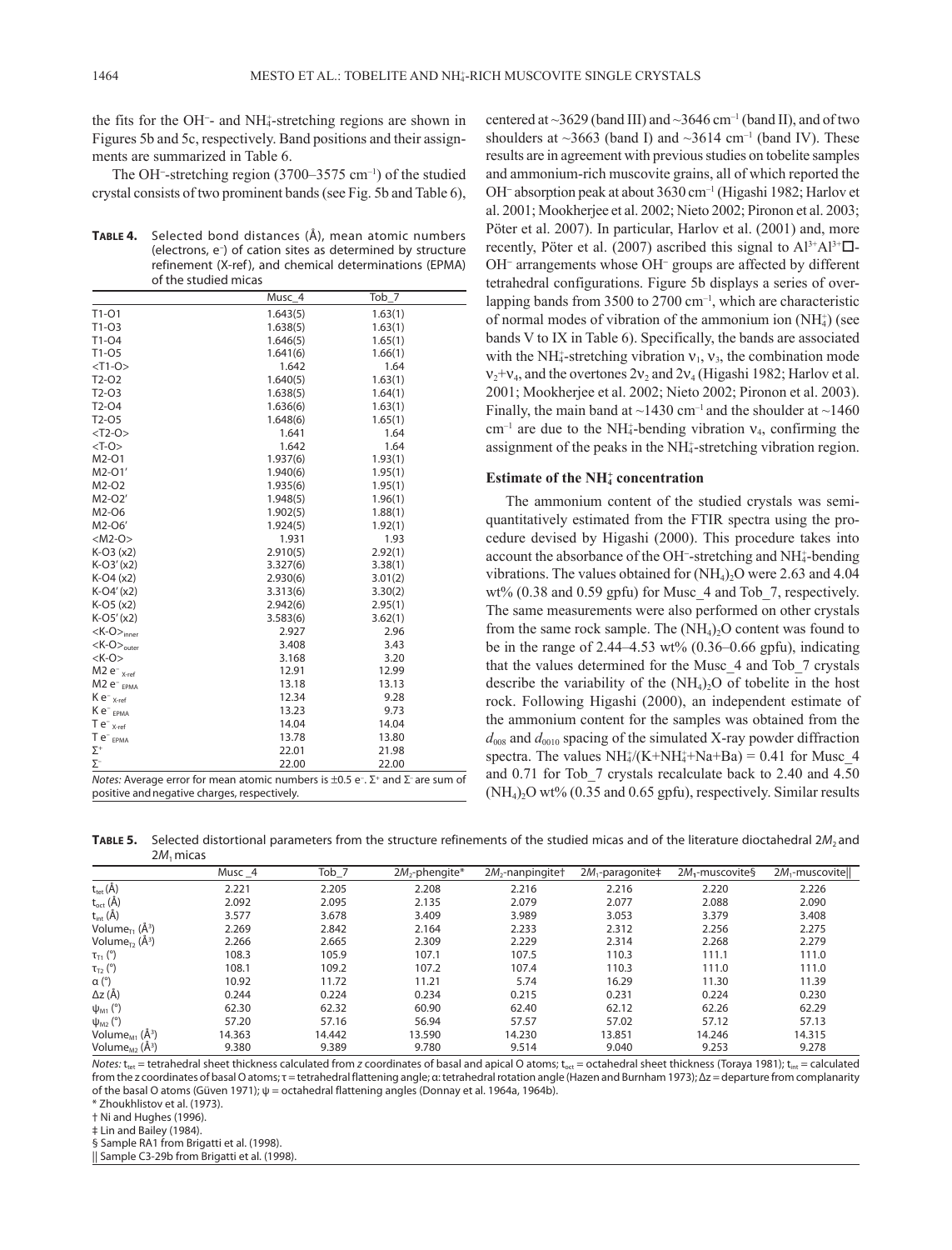

**Figure 3.** Musc\_4 crystal: XPS wide scan.



**Figure 4 Figure 4.** Musc\_4 crystal: XPS narrow scan in the N1*s* region.

were obtained by applying the procedure proposed in Drits et al. (1997). Note that the high  $(NH<sub>4</sub>)<sub>2</sub>O$  value estimated for the Tob 7 crystal approaches that of ideal tobelite  $(6.90 \text{ wt\%}, 1)$ gpfu). Finally, Pöter et al. (2007) showed that the *a*, *b*, and *c* lattice parameters are a linear function of the chemical composition in the tobelite-muscovite series (see their Fig. 9). The NH<sub>4</sub>-estimates and the experimental lattice constants of Musc\_4 and Tob\_7 crystals follow the trend found by Pöter et al. (2007) for the case of their  $2M_2$  polytype.

#### **Discussion**

The structural formulas [based on 12 (O, OH, F, Cl), the estimates of NH<sub>4</sub> from FTIR and X-ray diffraction data, and charge-balance requirements] are shown in Table 7. The K/N ratio in the Musc\_4 sample is in agreement with the approximate value  $(-1)$  estimated from the XPS spectrum (see Table 7 and the Hydrogen and nitrogen speciation section). Note that, from a classification viewpoint (Rieder et al. 1998), only the Tob\_7 crystal can be termed "tobelite," with  $NH<sub>4</sub>$  (gpfu) > K<sup>+</sup> (apfu). The Musc\_4 crystals, with  $NH_4^+$  (gpfu)  $\leq K^+$  (apfu), is defined an ammonium-rich muscovite. The chemical variations of the tobelite and NH<sub>4</sub>-rich muscovite crystals studied can be explained by the following mechanisms:  $XI I K^+ \leftrightarrow XI I N I_4^+$ ,  $YI M^{3+} + IV A I^{3+} \leftrightarrow Y I N I_4^+$  $V^{\text{IV}}M^{2+}+V^{\text{IV}}Si^{4+}$  (where  $V^{\text{IV}}M^{3+}=Al^{3+}$ ,  $Fe^{3+}$ ,  $V^{3+}$ , and  $V^{\text{IV}}M^{2+}=Mg^{2+}$ ).



Results of fitting of the NH<sub>4</sub><sup>+</sup>-stretching vibration. **Figure 5.** Musc\_4 crystal: (**a**) FTIR spectrum in the region 3800– 1375 (cm–1); (**b**) Results of fitting of the OH− -stretching vibration; (**c**)

The structural formulas of other natural ammonium micas and tobelite grains from different localities (Higashi 1982; Wilson et al. 1992; Ruiz Cruz 2011; Ruiz Cruz and Sanz de Galdeano 2008) as well as of synthetic samples (Harlov et al. 2001; Pöter et al. 2007) are reported in Table 7. A comparison with literature samples is also shown in Figure 6, in the form of  $NH_4^*$  vs.  $^{XII}R\text{-}NH_4^*$  (where R represents the sum of the non-NH $_4^+$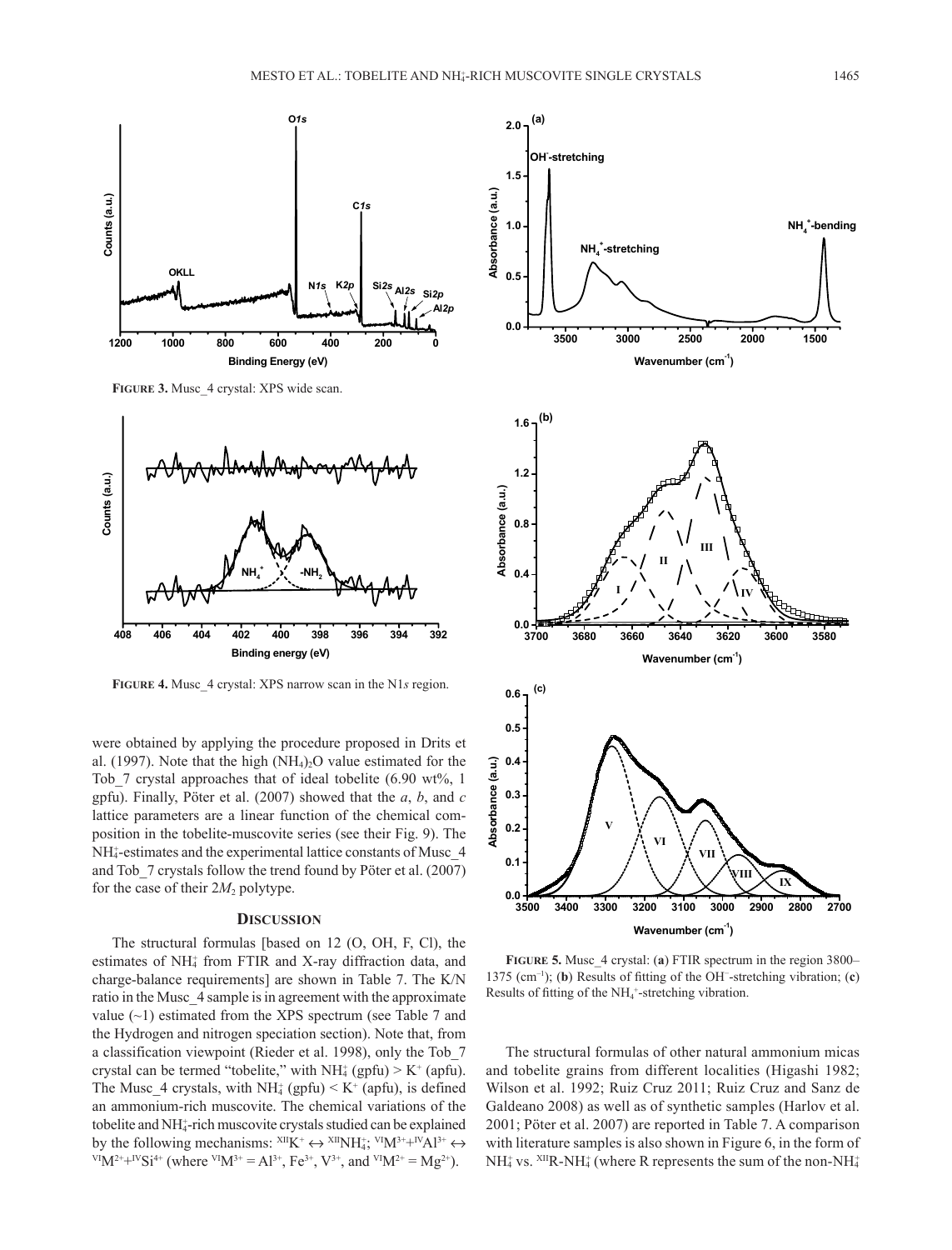**TABLE 6.** FTIR spectra: band position (cm<sup>-1</sup>) and assignment

| Band | Musc_4                                                           | $Tob_7$ | <b>Band assignment</b>                    | Literature data |
|------|------------------------------------------------------------------|---------|-------------------------------------------|-----------------|
| ı    | 3663                                                             | 3664    | $Al^{3+}Al^{3+}\square$ -OH <sup>-</sup>  | 3665†           |
|      |                                                                  |         |                                           | 3660#           |
| Ш    | 3646                                                             | 3645    | $Al^{3+}Al^{3+} \square$ -OH <sup>-</sup> | 3645#           |
| Ш    | 3629                                                             | 3630    | $Al^{3+}Al^{3+} \square$ -OH <sup>-</sup> | 3635†           |
|      |                                                                  |         |                                           | 3640‡           |
|      |                                                                  |         |                                           | 3631§           |
|      |                                                                  |         |                                           | 3633            |
|      |                                                                  |         |                                           | 3632#           |
| IV   | 3614                                                             | 3615    | $Al^{3+}Al^{3+}\square$ -OH <sup>-</sup>  | $-3610#$        |
| V    | 3284                                                             | 3277    | $v_3$ NH <sub>4</sub>                     | 3310-3280*      |
|      |                                                                  |         |                                           | 3455-3300+      |
|      |                                                                  |         |                                           | 3423‡           |
|      |                                                                  |         |                                           | 3305§           |
|      |                                                                  |         |                                           | 3295            |
| VI   | 3162                                                             | 3155    | $2v_2$ NH <sub>4</sub>                    | 3160-3140*      |
|      |                                                                  |         |                                           | 3175†           |
|      |                                                                  |         |                                           | 3129‡           |
|      |                                                                  |         |                                           | 3174§           |
| VII  | 3044                                                             | 3044    | $v_2 + v_4 NH_4^+$                        | 3040*           |
|      |                                                                  |         |                                           | 3035+           |
|      |                                                                  |         |                                           | 3052§           |
|      |                                                                  |         |                                           | 3040            |
| VIII | 2959                                                             | 2959    | $v_1 NH_4^+$                              | 2860*           |
|      |                                                                  |         |                                           | 2850§           |
| IX   | 2847                                                             | 2848    | $2v_4 NH_4^+$                             | 2830*           |
|      |                                                                  |         |                                           | 2825†           |
|      |                                                                  |         |                                           | 2855‡           |
|      |                                                                  |         |                                           | 2832§           |
|      |                                                                  |         |                                           | 2840            |
|      | 1428                                                             | 1425    | $V_4$ NH <sub>4</sub>                     | 1426-1400*      |
|      |                                                                  |         |                                           | 1430+           |
|      |                                                                  |         |                                           | 1428-1402‡      |
|      |                                                                  |         |                                           | 1430§           |
|      |                                                                  |         |                                           | 1431            |
|      | 1460                                                             | 1457    | $v_4$ NH <sub>4</sub>                     | 1475†           |
|      |                                                                  |         |                                           | 1460            |
|      | Notes: Band labels as in Figures 5b and 5c.<br>* Higashi (1982). |         |                                           |                 |
|      | † Harlov et al. (2001).                                          |         |                                           |                 |

‡ Mookherjee et al. (2002).

§ Nieto (2002).

|| Pironon et al. (2003).

# Pöter et al. (2007).

ions in the interlayer site).

From inspection of the formulas in Table 7, it is apparent that there is a close chemical similarity between our samples (especially the Tob\_7 crystal) and the Tobe sample (Higashi 1982), particularly in terms of the octahedral and tetrahedral sites. If the crystal from Ruiz Cruz and Sanz de Galdeano (2008) is excluded (see Fig. 6), the Tob\_7 crystal is a natural tobelite with the highest ammonium content. Indeed, although the Betic Cordillera sample has higher  $NH<sub>4</sub><sup>+</sup>$  (0.75 gpfu) concentration compared with the Tob\_7 crystal, it is not, strictly speaking, a typical tobelite but is rather an intermediate dioctahedraltrioctahedral NH $_4^+$ -rich white mica. The NH $_4^+$  content in the Tob $\_$ 7 crystal is also greater than that of NH $<sub>4</sub>$ -bearing illites</sub> and tobelites reported by Juster et al. (1987) and Nieto (2002), respectively (0.20–0.55 and 0.40–0.50 gpfu).

From a structural viewpoint, the samples studied here belong to the  $2M_2$  polytype, i.e., to Subfamily B polytypes  $(2M_2,$ 2*O*, 6*H*), characterized by  $(2n+1) \times 60^{\circ}$  rotations concerning two subsequent TOT layers (Nespolo 1999). These polytypes are not as common as Subfamily A polytypes (1*M*, 2*M*1, 3*T*), which are characterized by  $2n \times 60^{\circ}$  rotations (*n* integer). The mixed-rotation subfamily of polytypes, where both of the above mentioned rotations occur, are even more rare (Nespolo 1999). This is confirmed by the preliminary results of a HRTEM investigation of Brittany tobelite (Capitani et al. 2009) that showed that a prevalent domain of  $\pm 60^\circ$  rotations of the 2*M*<sub>2</sub> stacking sequence occurs. Abundant stacking faults are associated with interruptions of these sequences; no interstratifications of 1*M* and 2*M*<sub>2</sub> stacking sequences are observed.

The structural features of the Musc\_4 and Tob\_7 crystals are compared with literature dioctahedral 2*M*<sub>2</sub> (Zhoukhlistov et al. 1973; Ni and Hughes 1996) and selected  $2M_1$  polytypes (Güven 1971; Rothbauer 1971; Richardson and Richardson 1982; Lin and Bailey 1984; Knurr and Bailey 1986; GA1, RA1, C3-29b samples from Brigatti et al. 1998; Westland sample from Brigatti et al. 2001a, 2001b) in Figures 7 and 8.

Figure 7 shows that the  $c \sin(\beta)$ -cell parameter is greater in the Tob 7 than in the Musc 4 sample. Compared with other compounds, only nanpingite- $2M_2$  (Cs-mica) has a larger

|  | TABLE 7. Comparison between structural formulas of the studied micas and of literature samples |  |  |
|--|------------------------------------------------------------------------------------------------|--|--|
|--|------------------------------------------------------------------------------------------------|--|--|

|                                            | Interlayer site                                                                                                                                                  | Octahedral site                                                                                                    | Tetrahedral site                                                                                                                                             | Anionic site                                         |
|--------------------------------------------|------------------------------------------------------------------------------------------------------------------------------------------------------------------|--------------------------------------------------------------------------------------------------------------------|--------------------------------------------------------------------------------------------------------------------------------------------------------------|------------------------------------------------------|
| Musc 4<br>Tob <sub>7</sub>                 | $(K_{0.46}Na_{0.03}Ba_{0.01}NH_{4.036})_{\Sigma=0.86}$<br>$(K_{0.18}Na_{0.01}NH_{4.0.62})_{\Sigma=0.81}$                                                         | $(Al_{1.98}Mg_{0.01}Fe_{0.01}^{3+}V_{0.01}^{3+})_{\Sigma=2.01}$<br>$(Al_{1.98}Fe_{0.02}^{3+})_{\Sigma=2.00}$       | $(Si_{3,13}Al_{0.87})_{\Sigma=4.00}$<br>$(Si_{3,19}Al_{0.81})_{5=4.00}$                                                                                      | $O_{10,00}F_{0,08}OH_{1,92}$<br>$O_{10,00}OH_{2,00}$ |
| Tob Tobe*<br>Tob Horo*                     | $(K_{0.19}Na_{0.01}NH_{4.0.53})_{\Sigma=0.73}$<br>$(K_{0.27}NH_{4.0.57})_{\Sigma=0.84}$                                                                          | $(Al_{1.97}Mg_{0.05}Fe_{0.03}^{3+})_{\Sigma=2.05}$<br>$(Al_{1.95}Mg_{0.01}Fe_{0.05}^{3+}Ti_{0.01})_{\Sigma=2.02}$  | $(Si_{3.17}Al_{0.83})_{\Sigma=4.00}$<br>$(Si_{3.09}Al_{0.91})_{\Sigma=4.00}$                                                                                 | $O_{10,00}OH_{2,00}$<br>$O_{10,00}OH_{2,00}$         |
| Musc Horo*                                 | $(K_{0.77}Na_{0.04}NH_{4.0.08}^+)_{\Sigma=0.89}$                                                                                                                 | $(Al_{1.99}Fe_{0.03}^{3+})_{\Sigma=2.02}$                                                                          | $(Si_{3.06}Al_{0.94})_{\Sigma=4.00}$                                                                                                                         | $O_{10,00}OH_{2,00}$                                 |
| Tob <sup>+</sup>                           | $(NH4 1.02)2=1.02$                                                                                                                                               | $(Al_{2.00})_{\Sigma=2.00}$                                                                                        | $(Si_{2.98}Al_{1.02})_{\Sigma=4.00}$                                                                                                                         | $O_{10,49}$                                          |
| Musc 5‡<br>Musc 6‡<br>Musc 11‡<br>Musc 12‡ | $(K_{0.39}NH_{4.0.57})_{\Sigma=0.96}$<br>$(K_{0.64}NH_{4.0.30})_{\Sigma=0.94}$<br>$(K_{0.81}NH_{4.0.18})_{\Sigma=0.99}$<br>$(K_{0.92}NH_{4.0.07})_{\Sigma=0.99}$ | $(Al_{2.00})_{\Sigma=2.00}$<br>$(Al_{2.00})_{\Sigma=2.00}$<br>$(Al2.00)\Sigma=2.00$<br>$(Al_{2.00})_{\Sigma=2.00}$ | $(Si_{3.05}Al_{0.95})_{\Sigma=4.00}$<br>$(Si_{3.05}Al_{0.95})_{\Sigma=4.00}$<br>$(Si_{3.02}Al_{0.98})_{\Sigma=4.00}$<br>$(Si_{3.01}Al_{0.99})_{\Sigma=4.00}$ | $O_{10}$<br>$O_{10}$<br>$O_{10}$<br>$O_{10}$         |
| Tobs                                       | $(K_{0.15}Na_{0.01}Ca_{0.09}NH_{4.0.75})_{\Sigma=1.00}$                                                                                                          | $(Al_{1.70}Mg_{0.13}Fe_{0.26}^{2+}Ti_{0.01})_{\Sigma=2.10}$                                                        | $(Si_{2.99}Al_{1.01})_{\Sigma=4.00}$                                                                                                                         | $O_{10,00}OH_{2,00}$                                 |
| <b>Tobelitic materialll</b>                | $(K_{0.36}Na_{0.03}NH_{4.0.36}^+)_{\Sigma=0.75}$                                                                                                                 | $(Al_{1.91}Mg_{0.13}Fe_{0.03})_{\Sigma=2.07}$                                                                      | $(Si_{3.21}Al_{0.79})_{\Sigma=4.00}$                                                                                                                         | $O_{10,00}OH_{1,88}F_{0,12}$                         |

*Notes:* Musc\_4 and Tob\_7 = crystals from this work.

Musc = ammonium muscovites; Tob = tobelites from: \* Higaschi (1982), † Harlov et al. (2001), ‡ Pöter et al. (2007), § Ruiz Cruz and Sanz de Galdeano (2008), and || Wilson et al. (1992).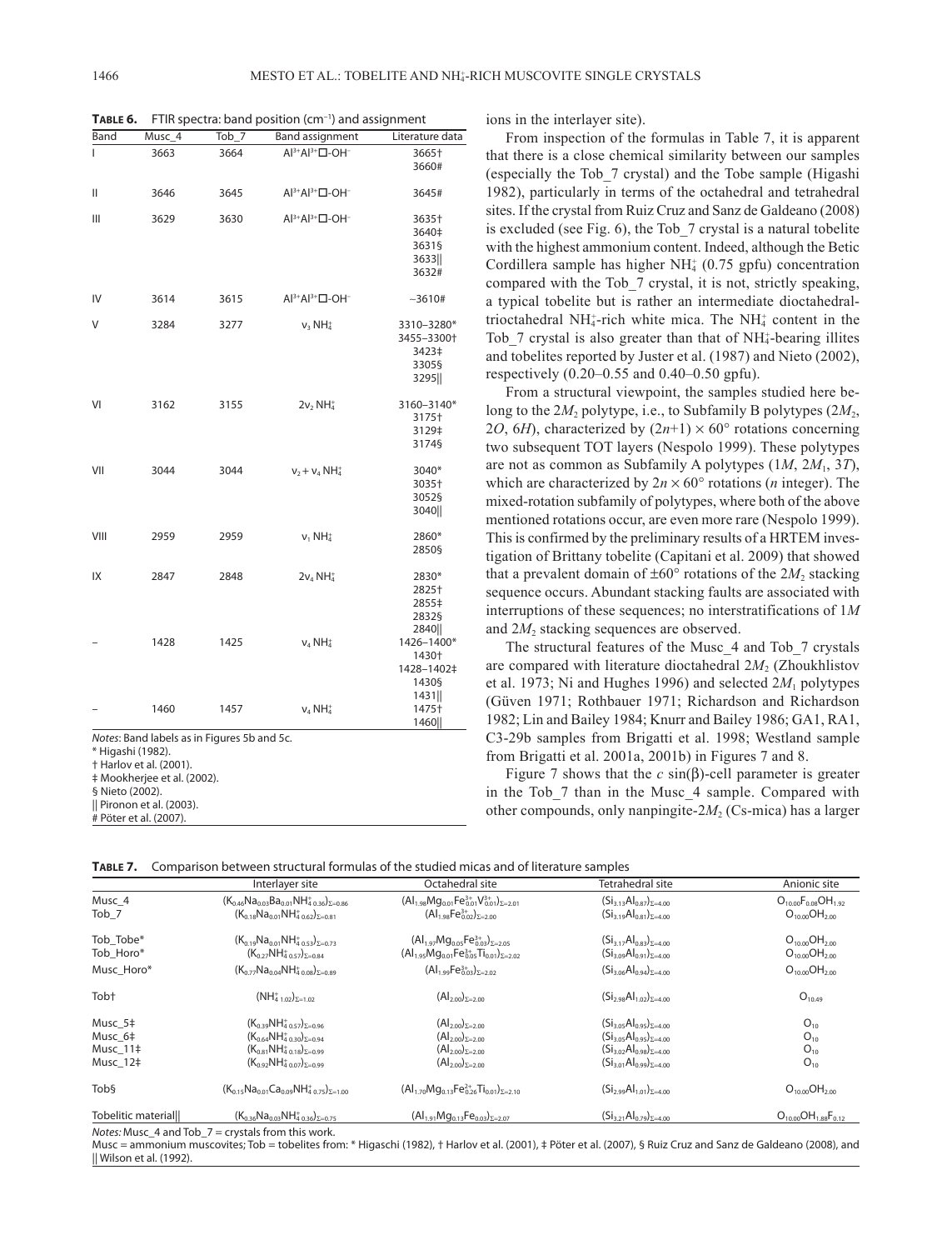

**FIGURE 6.** NH<sub>4</sub><sup>+</sup> vs. <sup>XII</sup>R-NH<sub>4</sub><sup>+</sup> diagram modified after Tischendorf et al. (2007). XIIR stands for (K+Na+Ba+Ca). For comparison, all other tobelites and ammonium muscovites from literature are included. Symbols: Solid symbols = micas of this work (square: Musc\_4; circle: Tob 7); open symbols = micas from literature (square: Higashi 1982; circle: Harlov et al. 2001; pointing upward triangle: Pöter et al. 2007; pointing downward triangle: Ruiz Cruz and Sanz de Galdeano 2008; square with horizontal line: Wilson et al. 1992).

interlayer site. This is essentially due to the different size of the substituting species at interlayer site  $[1.52 \text{ Å}$  for  $XIIK^+$  in muscovite (Shannon 1976), 1.69 Å for <sup>xII</sup>NH<sub>4</sub> in tobelite (Pöter 2003), and 1.88 Å for  $X^{\text{II}}Cs^+$  in nanpingite (Shannon 1976)]. However, in addition to the steric factor, other structural factors (interplay of  $\alpha$ ,  $\Delta z$  and the relative rotation of adjacent M layers) affect the  $c \sin(\beta)$  parameter in the subfamily B polytypes (see Ferraris and Ivaldi 2002). The trigonal prismatic coordination of the interlayer cation (typical of subfamily B polytypes) is also documented in the tobelite at hand. In Figure 8, there is a slight increase of ∆<K-O> with the ditrigonal rotation angle. As expected (see Brigatti and Guggenheim 2002), the  $\langle K-O \rangle$ <sub>inner</sub> distances, differently from the  $\langle K-O \rangle$ <sub>outer</sub> distances, show a marked decrease as  $\alpha$  increases. The compounds studied here show a behavior similar to muscovite, as also suggested from inspection of other distortional parameters (see Table 5).

Finally, the nature of the structural disorder in the Musc\_4 and Tob\_7 crystals has not been definitively clarified in the present work. It seems that two kinds of structural disorder occur. One is due to classical stacking faults, and the other is more complex and is connected with the occurrence of shifted layers as evidenced from the structure refinement of the Musc\_4 crystal (see Structure determination and refinement section and Table 3) and with a shortening of the *c* cell parameter of ~1.32 Å. However, the causes of *c*-shortening (intergrowth/ solid solutions with pyrophyllite, paragonite, phengite, etc.) cannot be unequivocally explained on the basis of X-ray diffraction considerations alone. Further insight into the nature of the stacking sequence and disorder will be addressed in a paper specifically devoted to a HRTEM investigations on Brittany tobelite crystals (in preparation).



**FIGURE 7.** Plot of interlayer thickness  $(t_{int})$  vs. *c* sin( $\beta$ ) cell parameter. For comparison,  $2M_1$  and  $2M_2$  dioctahedral micas from literature are included. Symbols: Solid symbols =  $2M_2$  micas of this work (square: Musc 4; circle: Tob 7); open symbols with vertical line =  $2M_2$  micas from literature (square: Zhoukhlistov et al. 1973; circle: Ni and Hughes 1996); open symbols with horizontal line  $= 2M_1$  micas from literature (square: Güven 1971; circle: Rothbauer 1971; pointing upward triangle: Richardson and Richardson 1982; pointing downward triangle: Lin and Bailey 1984; diamond: Knurr and Bailey 1986); open symbols with cross  $=$  other  $2M_1$  micas from literature (square: GA1, RA1, C3-29b samples from Brigatti et al. 1998; circle: Westland sample from Brigatti et al. 2001a; pointing upward triangle: Brigatti et al. 2001b).



**Figure 8**  angle, α. Symbols as in Figure 7. Plotted lines are guide to the eye.**FIGURE 8.** Plot of <K-O><sub>inner</sub>, <K-O><sub>outer</sub> distances vs. tetrahedral rotation

### **Acknowledgments**

The authors thank J.-Louis Robert for providing the rock sample and Marcello Serracino for assistance during electron probe microanalyses at the CNR-Istituto di Geologia Ambientale e Geoingegneria (Roma). Thanks are also due to the Associate Editor, G. Henderson, who handled the paper and to M.D. Ruiz Cruz and an anonymous reviewer who helped to improve the manuscript. This work was funded by the COFIN-MIUR.

#### **References cited**

- Betteridge, P.W., Carruthers, J.R., Cooper, R.I., Prout, K., and Watkin, D.J. (2003) Crystals version 12: software for guided crystal structure analysis. Journal of Applied Crystallography, 36, 1487.
- Boyd, S.R. and Philippot, P. (1998) Precambrian ammonium biogeochemistry: